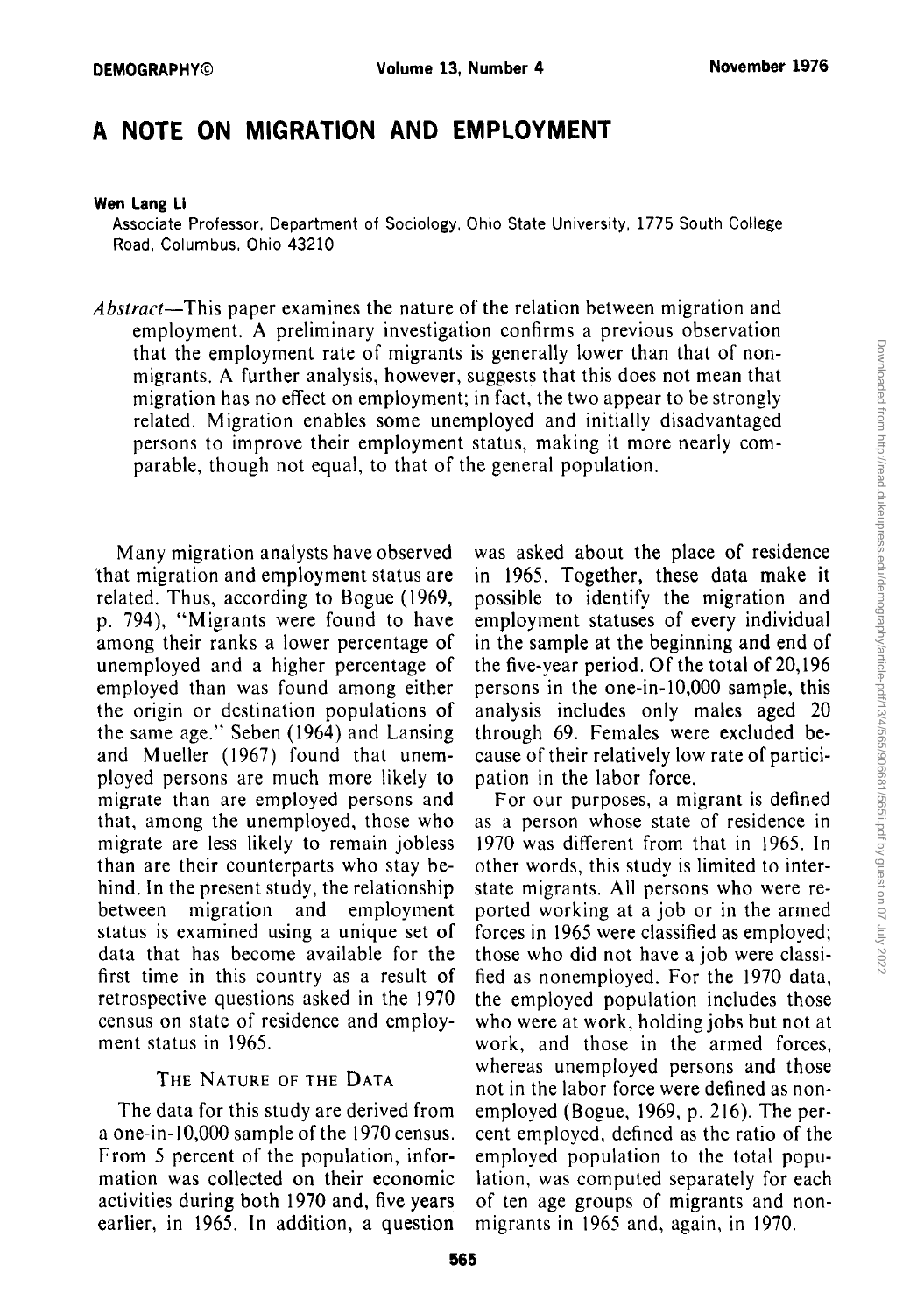| Age in    | Migrants |      |      | Nonmigrants |  |  |
|-----------|----------|------|------|-------------|--|--|
| 1970      | 1965     | 1970 | 1965 | 1970        |  |  |
| $20 - 24$ | 48.3     | 66.7 | 67.3 | 74.0        |  |  |
| $25 - 29$ | 85.3     | 87.1 | 89.3 | 90.3        |  |  |
| $30 - 34$ | 83.9     | 90.1 | 93.5 | 94.3        |  |  |
| $35 - 39$ | 87.6     | 92.1 | 93.8 | 92.9        |  |  |
| $40 - 44$ | 77.6     | 89.6 | 92.8 | 93.8        |  |  |
| $45 - 49$ | 70.9     | 87.3 | 92.8 | 91.2        |  |  |
| $50 - 54$ | 81.6     | 84.2 | 92.6 | 88.3        |  |  |
| $55 - 59$ | 60.0     | 56.0 | 91.3 | 87.2        |  |  |
| $60 - 64$ | 61.1     | 64.4 | 87.0 | 68.6        |  |  |
| $65 - 69$ | 62.5     | 18.7 | 69.1 | 34.7        |  |  |
| Total     | 71.7     | 82.4 | 85.3 | 83.8        |  |  |

TABLE I.-Percent Employed, by Migration Status and Age. U.S. Males: 1965 and 1970

Source: Tabulations from one-in-10,000 public use sample.

## DIFFERENCES IN ACTIVITY RATES.

Table I presents the age-specific percent employed for migrants and nonmigrants. As shown, migrants in general have a slightly lower percentage employed: overall, 82 percent of migrants were employed, compared with 84 percent for nonmigrants. Thus, the ratio of the former to the latter is .98. This ratio shows a tendency to decrease as men get older, dropping significantly below I among men aged 65 and over. The 1970 data, therefore, show that migrants are no more likely to be employed than nonmigrants at the end of the migration interval (cf. Miller, 1967).

The new data allow one to examine the

employment status in 1965 of persons who migrated between 1965 and 1970. When the percentages are calculated controlling for age, the 1965 percentages of prospective migrants were lower than those of nonmigrants at every age (see Table I). The overall percent employed for prospective migrants is 71 percent, compared with 85 percent for nonmigrants. The ratio of the two figures is .84. Figure I shows that the ratio

## percent employed among migrants

percent employed among nonmigrants remained higher for virtually all age groups at the end of the migration interval (1970) than at the beginning (1965). In other words, the employment differentials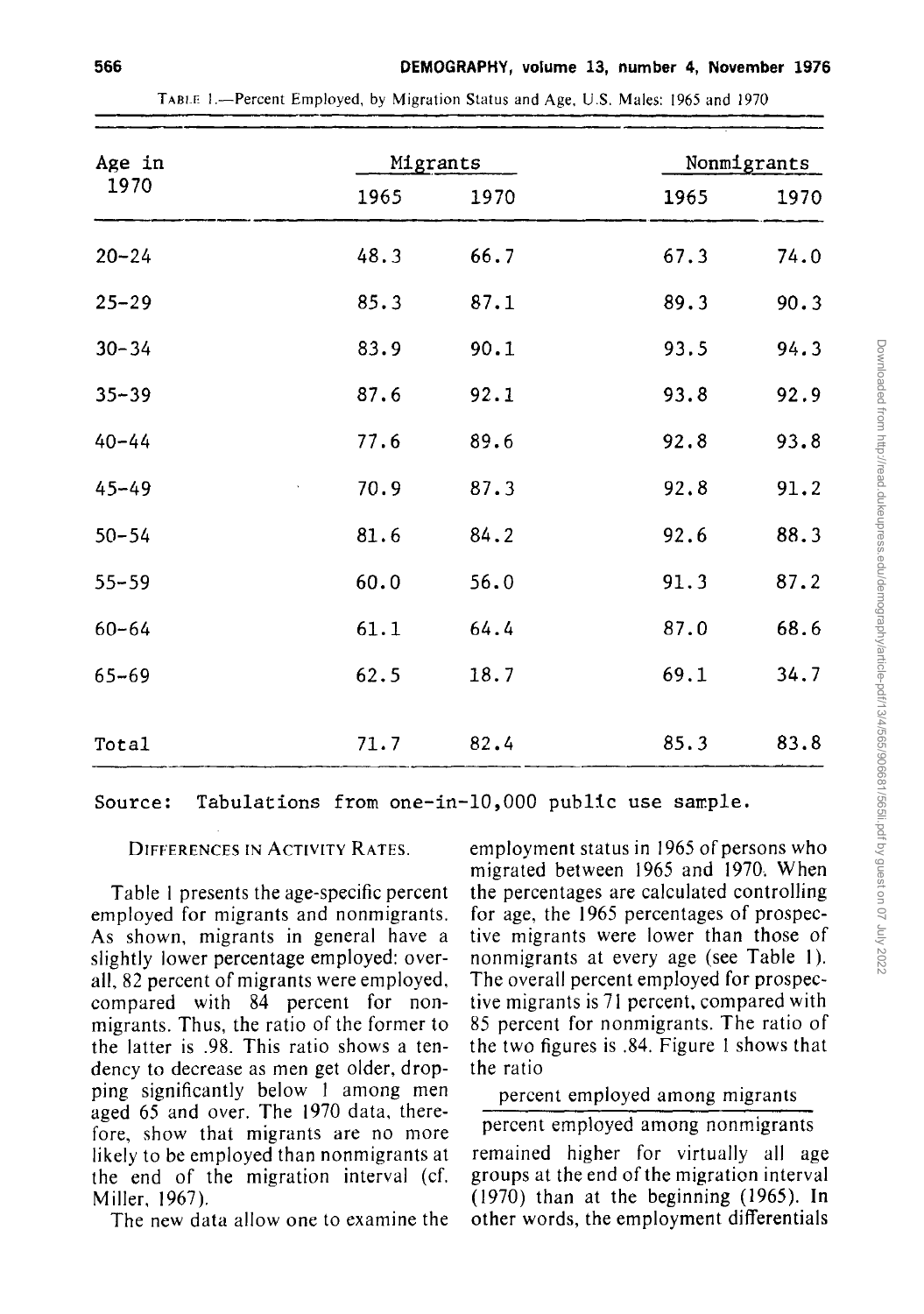

FIGURE I.-Ratio of Employment Rates for Migrants and Nonmigrants. U.S. Males: 1965 and 1970

between migrants and nonmigrants were reduced in the period.

The evidence appears to show that migration has an important effect on employment. It increases employment among migrants, so that their percent employed approaches that of the general population. In other words, migration has the important social function of bridging the employment gaps between different groups in a population.

## MIGRATION AND NET EMPLOYMENT GAINS

We shall now examine the relationship between migration and employment more closely by focusing attention on the rate of net gain (or loss) in percents employed between 1965 and 1970, controlling for age. To do this, we form transition matrices showing changes in employment status between 1965 and 1970. For all ages combined, we have the following matrix: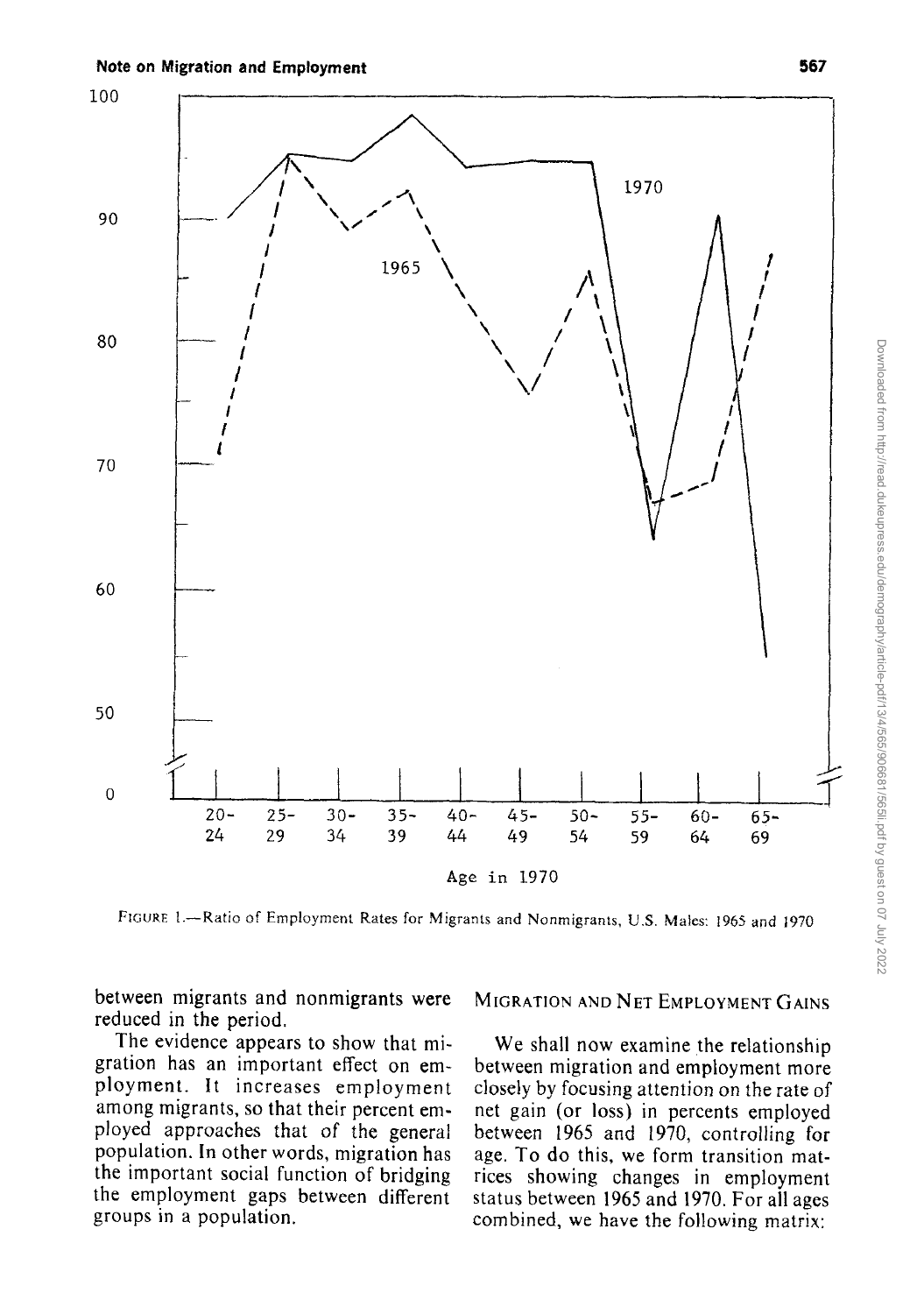| Employment Status in 1965 |          | Employment Status in 1970 |       |
|---------------------------|----------|---------------------------|-------|
|                           | Employed | Nonemployed               | Total |
| Employed                  | 4,013    | 456                       | 4,469 |
| Nonemployed               | 472      | 426                       | 898   |
| Total                     | 4,485    | 882                       | 5,367 |
|                           |          |                           |       |

Between 1965 and 1970, of the total 5,367 males, 472 entered the employment state from a nonemployed state, and 456 changed states in the opposite direction. Thus, the net gain in employment for this group was  $472 - 456 = 16$ . The rate of net gain is computed by dividing this figure by the average size of the employed group during the period 1965 to 1970. The average size in this case is  $(4,485 + 4,469)/2$  $= 4.477$ ; therefore, the rate of net gain in employment for the total sample is .003, or .3 percent, which is obviously not very high. This rate varies markedly, however, by migration status and age.

Age-specific rates of net gain (or loss) in employment, as shown in Table 2, suggest that the migrants' gains are overwhelmingly greater than those of nonmigrants. Nonmigrants experienced a total net loss  $(-1.7$  percent), whereas the corresponding figure for migrants was a total net gain (13.8 percent).

The age-patterns of differences in rates of net gain (or loss) in employment for migrants and nonmigrants are markedly dissimilar. Other things being equal, the rate of net gain in employment over a fiveyear period for any population should decrease as age increases, because the number of dropouts more than offsets new entrants. This pattern was precisely followed by the nonmigrants, as can be seen from Table 2. The corresponding pattern for migrants, however, was one of increase-especially between the ages of 40 and 49, with the peak occurring in the group aged 45 to 49-followed by a decline.

Thus, rates of net gain in employment differ greatly between migrants and nonmigrants as age increases up to 50. For

those below age 50, then, migration and gain in employment are related, and the effect of migration (see the last column of Table 2) more or less steadily increases between ages 25 and 50, after which the pattern becomes erratic. The relatively large effect on employment from migration for those aged 60 to 64 years is probably due to the fact that migration enabled many retired persons to take secondary jobs.

We now introduce race into the analysis. The change in employment status *(Y<sup>w</sup>* and  $Y_b$ , for whites and blacks, respectively) is measured as follows: 0 for no tively) is measured as follows: 0 for no change, 1 for gain, and  $-1$  for loss. Migration status  $(\alpha)$  is treated as a dummy<br>variable: 1 for migrant and 0 for nonvariable: 1 for migrant and 0 for nonmigrant. Age *(X)* is introduced as a control variable. The following predicting equations were obtained by applying the multiple regression analysis separately for whites and blacks:

$$
Y_w = 0.1059 + 0.0622\alpha - 0.0036 X;
$$
  
(0.0169) (0.005)  

$$
Y_b = 0.1000 + 0.1159\alpha - 0.0027 X.
$$

(0.0541) (0.0011)

The net gain in employment due to migration is clearly much greater among blacks than whites (compare the coefficients of  $\alpha$ ).

## MIGRATION AND TOTAL PERCENT EMPLOYED

If migration and gain in employment are related, the question arises: How much have the gains in employment through migration cut the overall nonemployment rate? Two answers to this ques-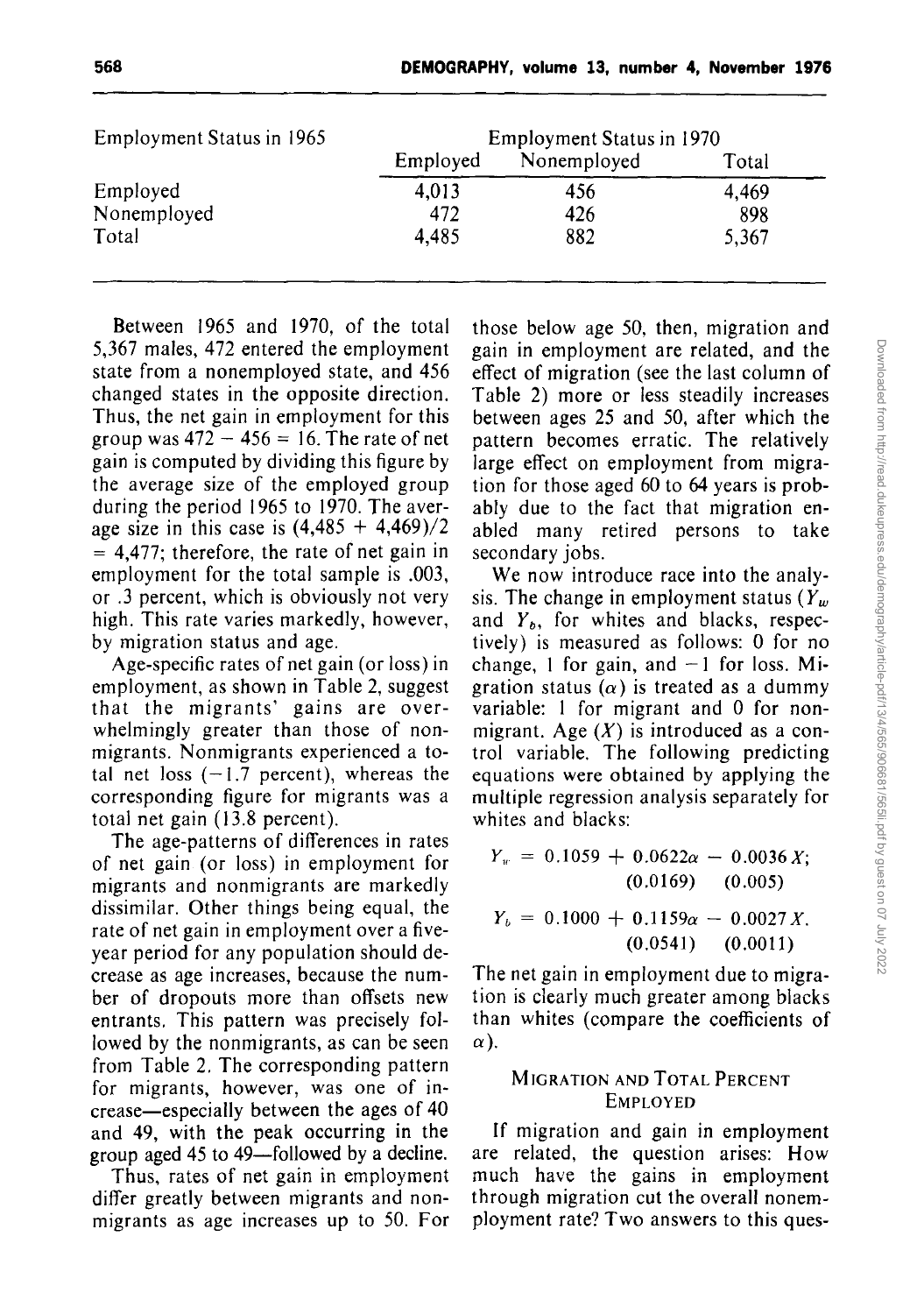#### **Note on Migration and Employment 569**

| Age in<br>1970 | Migrants<br>(1) | Nonmigrants<br>(2) | Difference<br>$(1)-(2)$ |
|----------------|-----------------|--------------------|-------------------------|
| $20 - 24$      | 45.4            | 40.8               | 4.6                     |
| $25 - 29$      | 2.1             | 1.1                | 1.0                     |
| $30 - 34$      | 8.1             | 0.9                | 7.2                     |
| $35 - 39$      | 5.1             | $-0.9$             | 6.0                     |
| $40 - 44$      | 14.2            | 1.1                | 13.1                    |
| $45 - 49$      | 20.7            | $-1.7$             | 22.4                    |
| $50 - 54$      | 3.2             | $-4.7$             | 7.9                     |
| $55 - 59$      | $-6.9$          | $-4.6$             | $-2.3$                  |
| $60 - 64$      | 12.7            | $-23.5$            | 36.2                    |
| $65 - 69$      | $-97.7$         | $-66.2$            | $-31.5$                 |
| Total          | 13.8            | $-1.7$             | 15.5                    |

| TABLE 2.—Gain (Loss) in Percent Employed During the Period 1965–1970, by Age and Migration Status |            |  |  |
|---------------------------------------------------------------------------------------------------|------------|--|--|
|                                                                                                   | U.S. Males |  |  |

Sources: Tabulations from one-in-10,000 public use sample.

tion are equalIy plausible. On the one hand, it can be argued that, since many migrants got jobs, the total employment rate should have risen as a consequence of migration, especialIy among persons just entering the labor market and those looking for post-retirement employment. When someone cannot find suitable employment at his present location, migration gives him the opportunity of an appropriate job elsewhere; thus, migration could result in a larger number of persons at work. On the other hand, since migrants constitute only a smalI proportion of the population, the effect of migration on the total percent employed would not, generalIy, be significant.

**In** order to assess the effect of migration on total gain in employment, the folIowing procedure was employed. By direct

standardization, changes in the age-specific percent employed among migrants from 1965 to 1970 were made equal to the corresponding changes among nonmigrants. The percent of migrants employed in 1970 can, thus, be estimated by multiplying their percentage employed in 1965 by the ratio of the percent of nonmigrants employed in 1965 to that of nonmigrants in 1970. The estimated percents employed, when applied to migrants in 1970, give the expected number of migrants who are employed, which, when added to the observed nonmigrants who are employed, yields the expected total number of males employed in 1970. The difference between the expected and observed figures provides an estimate of the effect of migration on gain in employment.

Downloaded from http://read.dukeupress.edu/demography/article-pdf/13/4/565/906681/565ii.pdf by guest on 07 July 202: Downloaded from http://read.dukeupress.edu/demography/article-pdf/13/4/565/906681/565li.pdf by guest on 07 July 2022